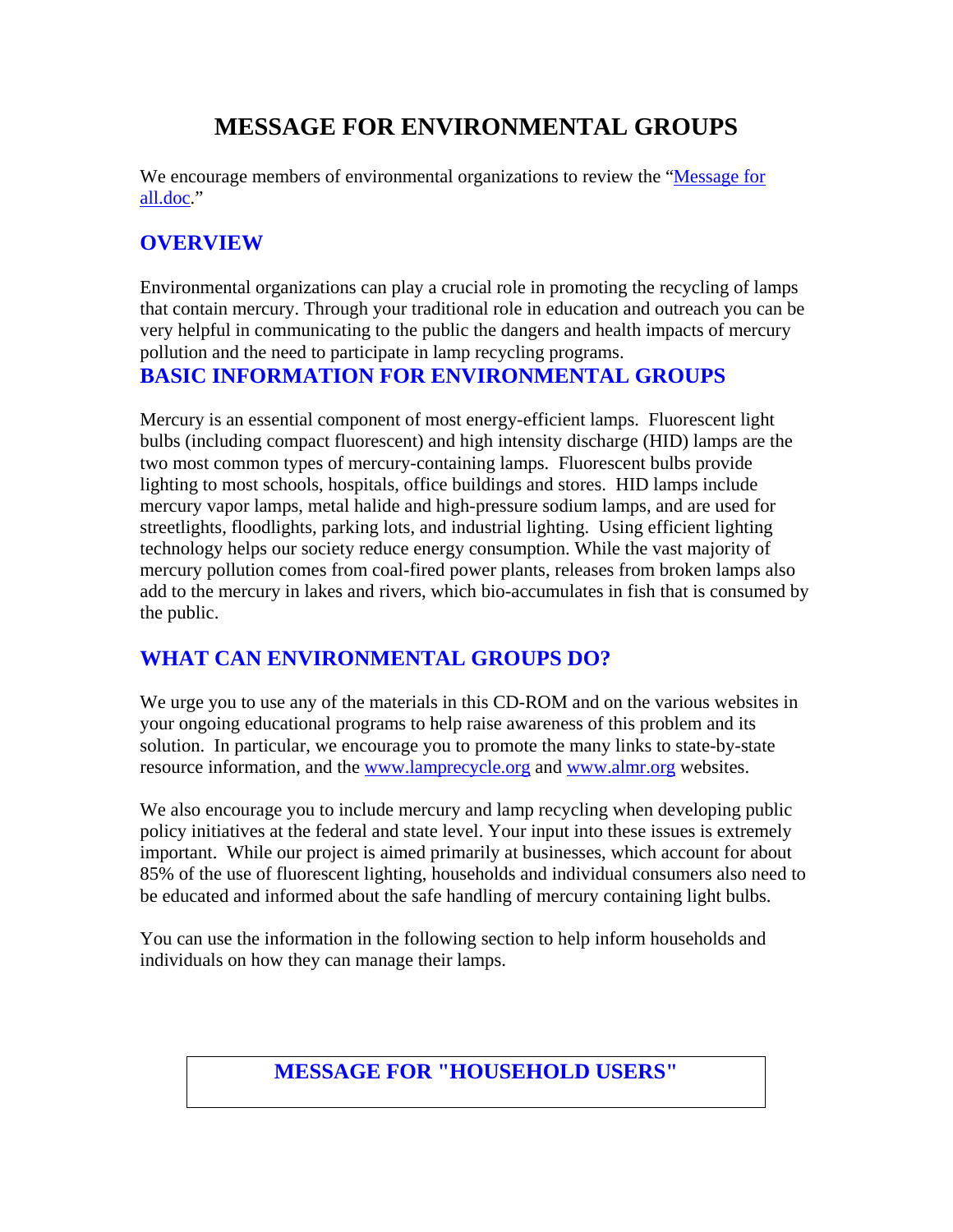Homeowners can take advantage of local government household hazardous waste (HHW) collection programs to recycle their lamps. Household users of efficient mercury-containing fluorescent lamps, including compact fluorescents, are typically exempt from special disposal requirements. Some states and localities ban homeowners from disposing of such lamps in normal household trash. To review the State-by-State Stringency Comparison Table, see Message re- State Stringency.doc or contact your state or local government.

Recycling opportunities are available in many towns and cities, either at local recycling centers or transfer stations. There may also be household hazardous waste collection events where fluorescent lamps are collected along with household waste such as paints, pesticides, and used motor oil. Contact your local waste disposal officials for details.

The U.S. Environmental Protection Agency (EPA) has information on where to recycle lamps at <http://www.epa.gov/epaoswer/hazwaste/id/univwast/where.htm>including a link to Earth 911 that has recycling facilities listed by zip code.

The EPA also has information on the significant energy efficiency benefits of using compact fluorescent lamps at [http://www.energystar.gov/index.cfm?c=cfls.pr\\_cfls](http://www.energystar.gov/index.cfm?c=cfls.pr_cfls).

EPA has also published a Fact Sheet on Mercury in CFLs. We are presenting highlights here for your use.

### **Always Dispose of Your Compact Fluorescent Lamps (CFLs) Properly**

While CFLs for your home are not legally considered hazardous waste according to federal solid waste rules, it is still best for the environment to recycle your CFLs. Only large commercial users of tubular fluorescent lamps are required to recycle. If recycling is not an option in your area (see below on how to find out), place the CFL in a sealed plastic bag and dispose of it in the same way you would batteries, oil-based paint and motor oil at your local household hazardous waste collection site. To see if your state has a collection site for CFLs check Earth911.org or contact your local state government. If your state does not have a collection site, place the CFL in a sealed plastic bag and then place with your regular trash.

**Safe cleanup precautions:** If a CFL breaks in your home, close off the room to other parts of the building. Open a window to disperse any vapor that may escape, and leave the room for at least 15 minutes. Carefully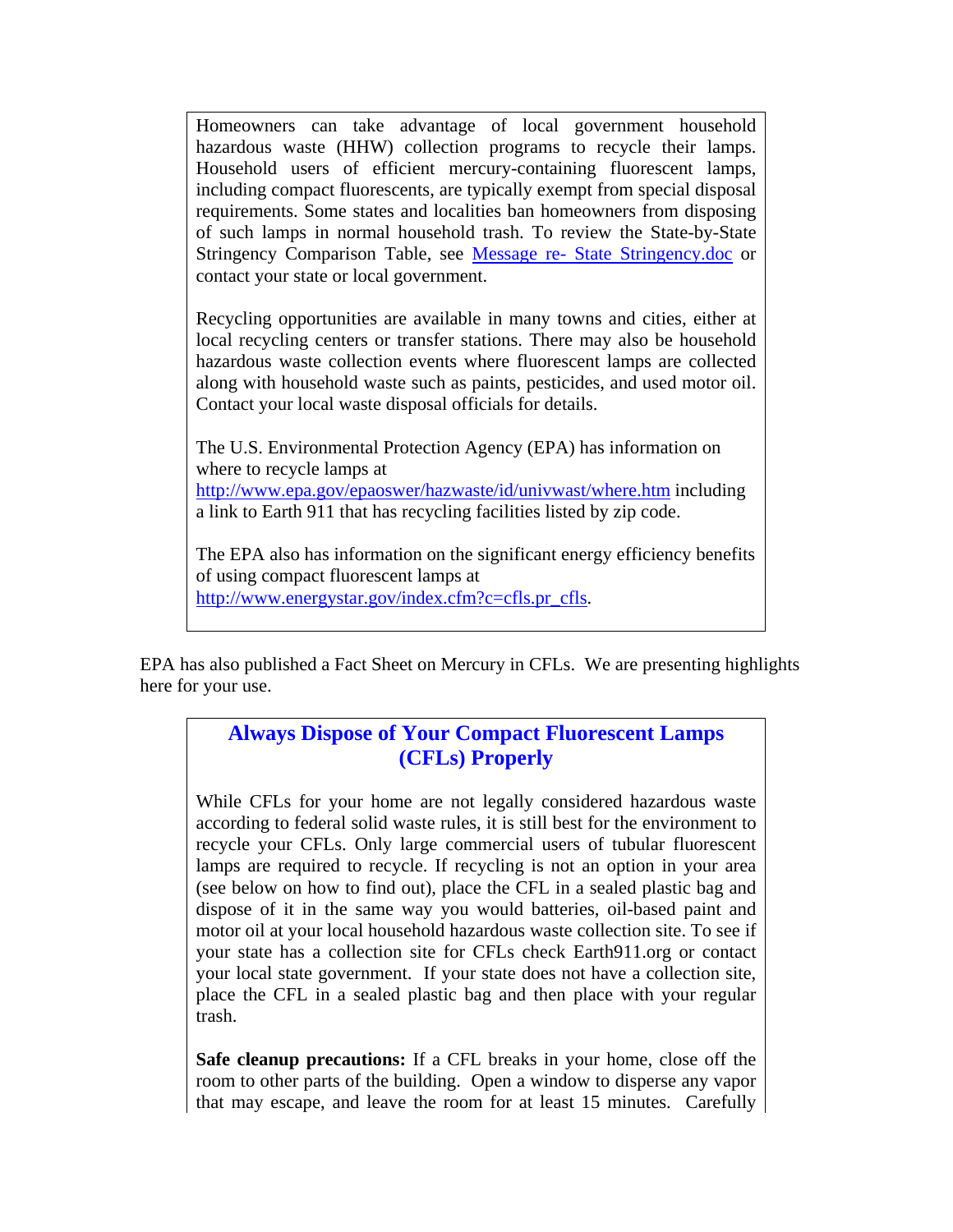scoop up the fragments with a stiff paper (do not use your hands) and wipe the area with a disposable paper towel to remove all glass fragments. Do not use a vacuum as this disperses the mercury over a wider area. Place all fragments in a sealed plastic bag and follow disposal instructions, above.**L** 

## **Resources for Recycling or Proper Disposal of CFLs**

**NOTE**: Residential recycling programs are not yet available in most regions.

#### 1. **Earth911.org**

<http://www.earth911.org/master.asp?s=ls&a=HHW&cat=9>(or call **1-800- CLEAN-UP** for an automated hotline)**:** Online, enter your zip code, press "GO," click "Household Hazardous Waste," then "fluorescent light bulb disposal." The site will identify your nearest residential mercury recycling facility or mail disposal method. If you find no specific information on CFL disposal, go back and click on the link for "Mercury Containing Items."

2. **Call your local government** if the website and hotline number above does not have your local information. Look on the internet or in the phone book for your local or municipal government entity responsible for waste collection or household hazardous waste.

Environmental organizations are also encouraged to set up recycling programs for the spent mercury-containing lamps in your own facilities.

## **SETTING UP RECYCLING SERVICES**

Recycling services are provided by Association of Lighting and Mercury Recyclers (ALMR) member companies anywhere in the United States and its territories, Mexico and Canada. Services are available to large lamp users, small businesses, contractors, municipal government agencies and they are also available to households and the public through household waste collection programs. Either directly or through a network of transportation contractors, material can be picked up in any U.S. community. There are also a number of lighting, maintenance and other building contractors who will collect spent lamps and get them recycled for their customers.

Lamp collection programs can be designed for all generators:

 Small users can participate by using a "box program", where a container is provided and when full it can be sent to any recycler via ground mail shipment. This is a prepaid program and labels and shipping papers are provided.